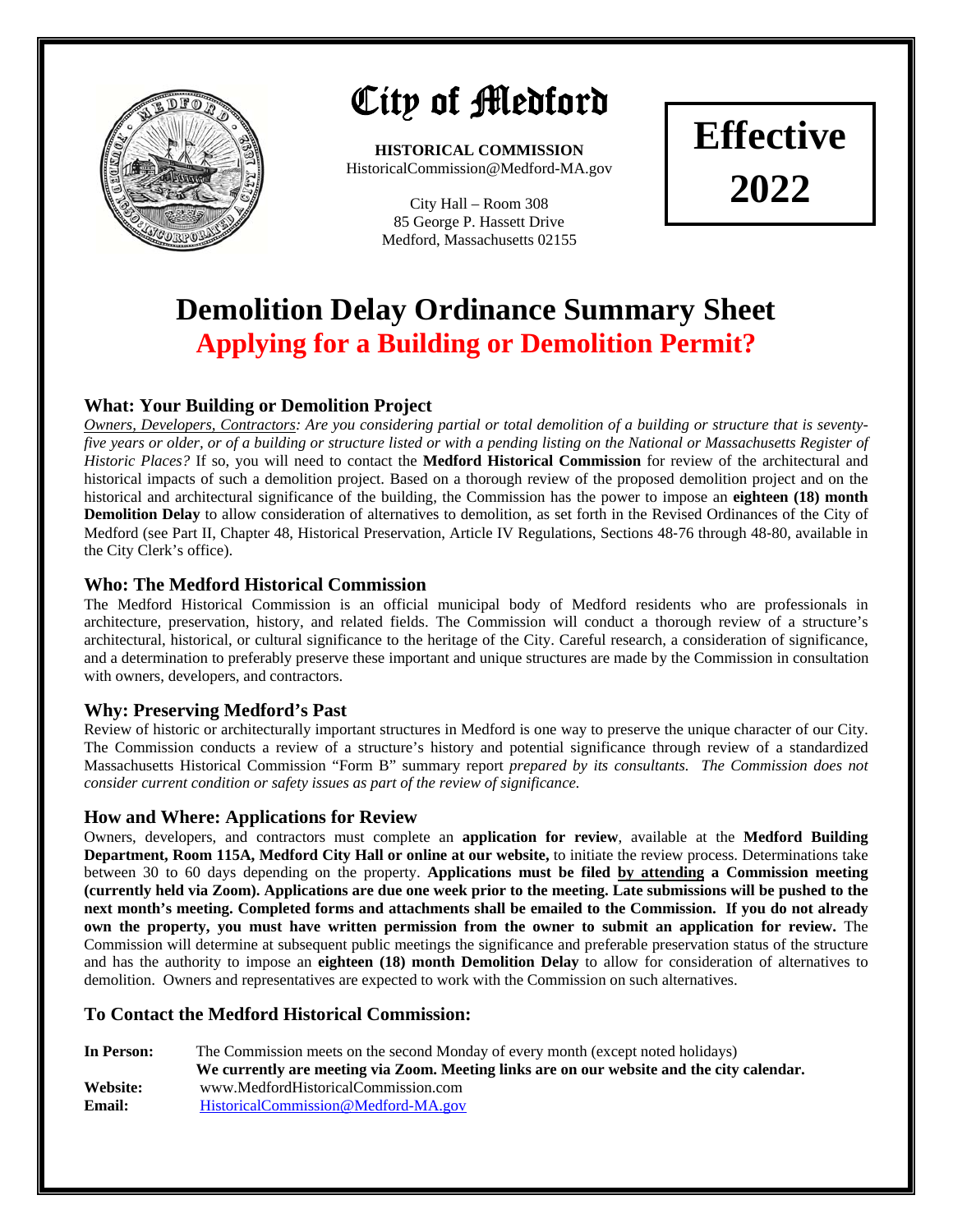#### **Commonly Asked Questions**

#### **Are accessory structures applicable for review?**

Yes; accessory structures that meet the age requirement of 75 years or older are subject to review under the demolition delay ordinance. The power for this review is granted to the Commission by section 48-77 of the ordinance, which states a "*building means any combination of materials forming a shelter for persons, animals or property."* Accessory structures which are incidental and subordinate to the principal building on a property fit within that definition. They come in various shapes, forms and sizes depending on use. Common local examples include, but are not limited to: barns, carriage houses, garages, workshops, sheds and gazebos. We understand a demolition permit might not be required by the Building Department for these buildings. Regardless, signoff for demolition must be obtained from the Commission prior to any applicant proceeding with a project. It is the owners' (or their representatives'), responsibility to be familiar with local ordinances and secure all necessary signoffs.

#### **What percentage of demolition work is allowed before review is required?**

This question can only be answered in two ways, first, by looking to the ordinance for its definition on what is reviewable. and then by considering how the Commission has been interpreting that definition.

Section 48-77 defines "*demolition*" as "*any act of destroying, eliminating, pulling down, razing or removing a building or any portion thereof, or starting the work of any such act with the intention of completing the same.*" As written, this permits the Commission to review any act of change to a building. Its broad scope, however, is limited by the intent and purpose of the ordinance. Section 48-76 notes that the demolition delay ordinance *[was] enacted for the purpose of protecting the city's significant historical, cultural, and architectural buildings.*" The two work in unison to make the bylaw clear and concise. The scope of review contemplated under Section 48-76 is to maintain Medford's historic resources and their associated integrity. When either total or partial demolition threatens to compromise the historic fabric (and therefore the integrity) of a structure, the projects are applicable to review.

In its deliberations, the Commission looks to National Park Service guidelines on the determination of historical integrity. NPS guidelines suggest that a building's overall location, design, setting, materials, workmanship, feeling, and association bear on its integrity. Change or removal of any of these elements may trigger a Commission review. Complete removal is easily understood. Partial demolition is defined as being substantial in nature, and would include:

- The removal of more than one quarter  $(25%)$  of an existing building.
- Removal of a roof (for example, raising the overall height of a roof, rebuilding the roof to a different pitch, or adding another story to a building)
- Removal of one side of a building.
- The gutting of a building's interior to the point where exterior features (windows, doors, walls, etc.) are impacted.

For the purposes of this ordinance, the term *demolition* does not include routine maintenance, renovations solely to a structure's interior, the construction or installation of new porches, decks, and windows. These are renovations for which Commission approval is generally not required.

In general, the goal of Medford's demolition delay bylaw is to pause and permit review of a project in order to ensure we are maintaining or mitigating the loss of historic structures. In order to do that quickly and efficiently, the Commission requires applicants proposing partial, but substantial, demolition to submit architectural drawings of the proposed work (including both plans and exterior elevations) so that it may review the applicability of the demolition delay ordinance.

#### **Administration by the Commission:**

In order to administer this delay in an efficient manner, the Commission has established a demolition delay subcommittee to prescreen application to preliminarily review the applicability of the demolition delay ordinance and the completeness of a, proposed application. Applicants can request **consultation (not submittal)** by emailing HistoricalCommission@Medford-MA.gov. The subcommittee will then review proposed applications on a case by case basis to determine whether the proposed work constitutes demolition which must be reviewed by the entire Commission. The Commissioners has delegated to this subcommittee the authority to review and approve demolitions on all garages and certain outbuildings. This expedited approval does not extend to barns and carriage houses. Determinations and signoffs will be made by the subcommittee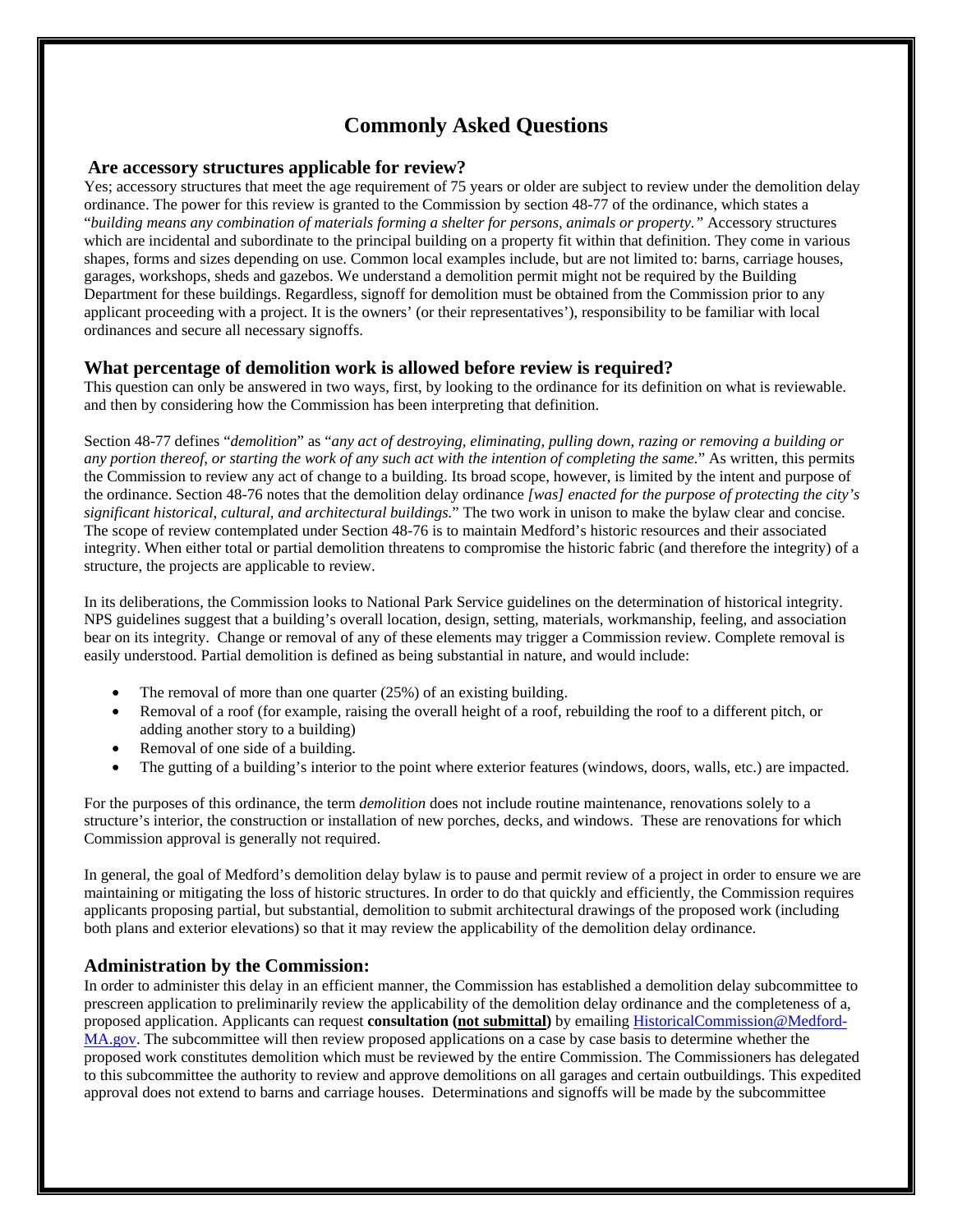members (Commissioners Hayward, Wiest and Miller). A letter will be issued to the Clerk of the subcommittee's findings. Only then may the demolition permit be issued and work commence.

#### **What documentation is required for an application to be considered complete?**

Applicants must provide the following minimum information in order for an application to be accepted by the Medford Historical Commission at their meeting:

- **Written permission** from the current owner (if not the applicant) to proceed with the demolition review process. The letter must be addressed to the applicant, signed and dated, providing the owner's contact info available.
- **Site plan** showing existing building. Clearly identified assessor's parcel maps are acceptable.
- **Photographs** including images of all four sides of the existing structure and any accessory structure(s). Photographs should be a minimum of 5X7 inches in size with one color set. Additional copies may be in black and white
- **Plans/Scaled Drawings:** of proposed work including site plan(s), floor plans and all major elevations of construction may be submitted with the application. Providing such information and documentation supporting the plan narrative above will allow the commission to better assist you through the review process. We do not consider new construction project information until after our determinations have concluded.
- **Applicants should submit** one electronic set of documents in PDF format. Submittals will be reviewed and accepted at a regular monthly meeting of the Commission if they are complete. **Failure to have all the necessary documentation in hand will result in rejection of any application**. Re-submittals can be made the following month, by attending our meeting in person (via Zoom).

#### **What is the sign requirement for the public hearing?**

Once a building has been determined "significant" by the Medford Historical Commission, applicants are **required** to post a sign following the guidelines included in this package. In general, the sign must be: posted **14 days before the public hearing, be located five feet or less from a public right of way, be size**d 24" x 36", laminated for all weather, and include all applicable legal notice and history information. A photograph of the sign posted shall be submitted to the Commission. The sign must remain until the conclusion of the public hearing. **Failure to comply with this requirement will result in the delay of the public meeting until conditions are met.** 

#### **Is there any list I can consult to determine if a property is "historic" and applicable to review?**

Unfortunately, no such list exists. The Medford Historical Commission reviews buildings under the Demolition Delay bylaw on a case by case basis. Some buildings may have inventoried in the past for documentation purposes on Massachusetts Historical Commission forms. Forms prepared for or on file with the Massachusetts Historical Commission do not necessarily constitute a determination by the Medford Commission, and should be seen as planning tools. Where information on a building does not exist, an inventory form is created as part of the review process. You may find previously created inventory forms online at the Massachusetts Cultural Resource Information System (MACRIS) located at: http://mhcmacris.net/. If you have a building and you are not clear of the age or if it will be applicable to review, it is recommended you contact the Commission, which will be happy to assist you with the review process.

#### **What happens if I sell the property during the demolition delay?**

Relief through the termination or expiration of a demolition delay is non-transferrable. Review is triggered by an application made from an individual for the removal of a structure. As a result, the delay is made on a specific application for demolition. If a property is sold during the demolition delay, the original applicant (no longer the owner of the property) no longer has the legal right to proceed. This changes the circumstances and the new owners will be required to submit a new application to the Commission.

#### **How long do I have to complete work once signoff is received by the Commission?**

Once approval to proceed has been granted by the Historical Commission, applicants have two years to complete demolition before their permit expires. Once this time elapses, applicants must re-submit their application to renew their approval.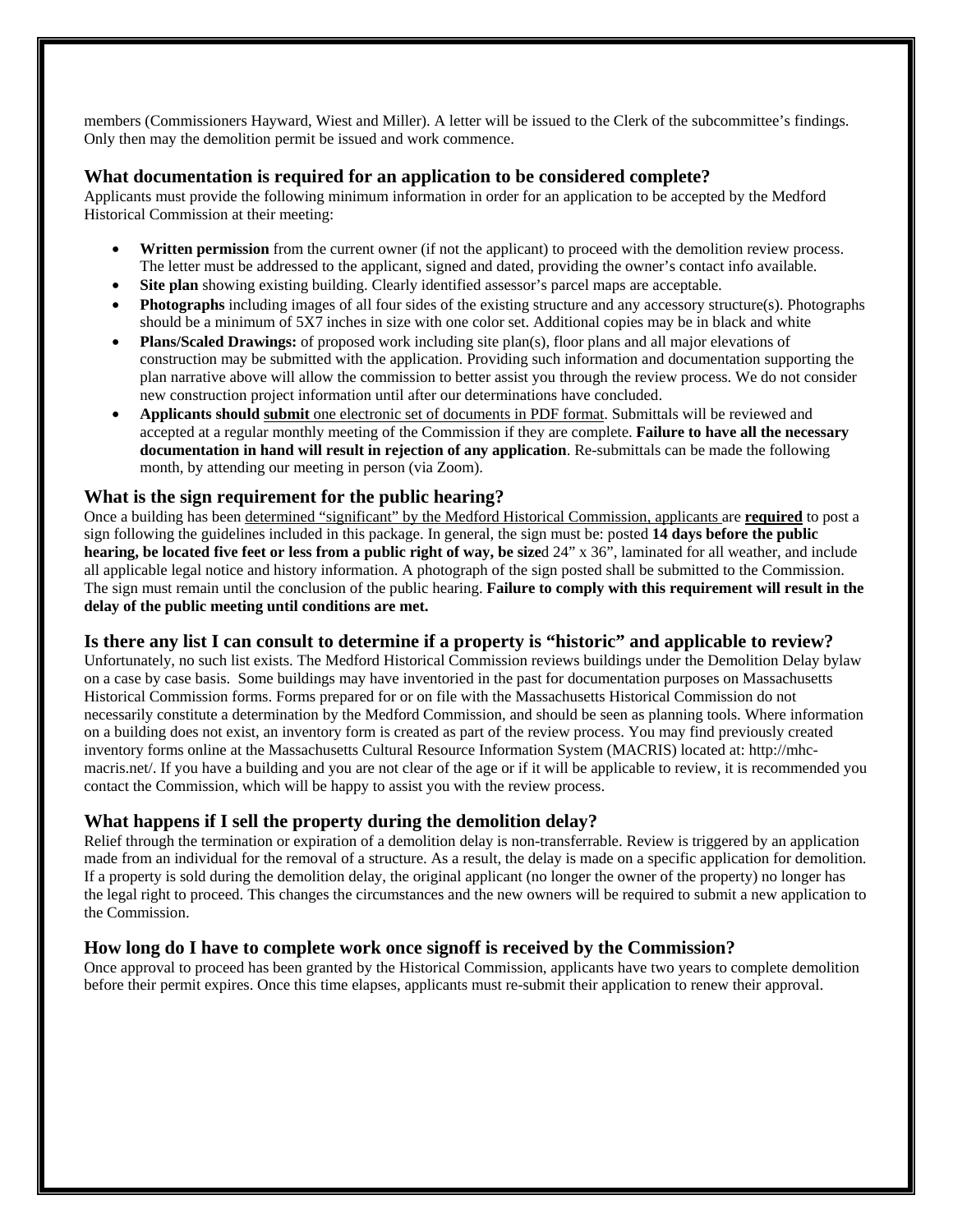#### **Demolition Delay Review Process Summary & Timetable**

The following outline explains the Demolition Delay procedure that provided for in the Revised Ordinances of the City of Medford (see Part II, Chapter 48, Historical Preservation, Article IV Regulations, Sections 48-76 through 48-80, available in the City Clerk's office). It describes how the Medford Historical Commission, the official municipal body responsible for evaluating and preserving Medford's architectural heritage, determines which buildings are subject to the demolition delay ordinance. The Commission strongly recommends that you speak contact the Commission or any of its members *before*  planning or beginning any project. The Commission is available to assist you with any questions regarding this process.

#### **Steps in the Review of Historically or Architecturally Significant Structures in Medford:**

#### **STEP 1**: **EVALUATE YOUR BUILDING PROJECT:**

#### **Are you planning to alter or demolish any part of your building?**

Before spending thousands of dollars on plans and materials, think first about whether the project could possibly involve the demolition of all or part of a structure. If so, please contact the Medford Historical Commission to determine whether the building might be historically or architecturally significant *before* you incur any substantial expenses.

#### **STEP 2**: **DETERMINE THE AGE OF YOUR STRUCTURE:**

#### **How old is the building? Is it listed in the National Register of Historic Places or the Massachusetts Register of Historic Places?**

The Commission must review all requests for demolition of any building that:

a. is seventy-five years or older; or

- b. is listed on the National Register of Historic Places or Massachusetts Register of Historic
- Places (or has its listing *pending* on either Register).

If either of these is true for your building, the Historical Commission must complete a detailed review process according to the City's Demolition Delay ordinance before you can proceed with total or partial demolition of your structure. If you have any questions about the building's age or status on any Register, *please contact the Medford Historical Commission*. The Commission is happy to help you determine the building's age and listing status.

#### **STEP 3: PLANNING FOR DEMOLITION DELAY REVIEW:**

#### **Do you anticipate proceeding with partial or total demolition of a building that is seventy-five years or older or is on the National or Massachusetts Register?**

If you wish to demolish such a building, building owners or their representatives must file a "**Notice of Intent to Demolish a Building**" with the City of Medford Historical Commission. Filing this form officially begins the Medford Historical Commission review process and its determination of *significance* for your structure. You must also

The Historical Commission meets the second Monday of every month, except holidays, via Zoom. In the event of holidays, the meeting is ordinarily moved to the third Monday of that month. Please always check our website for the next meeting date. Applications and attachments must be submitted one week prior to be considered for review. You must attend the meeting for the Commission to receive the application.

**Please note: Applications missing documentation and/or required attachments will be rejected. Applicants will be required to re-submit the following month. Applicants who do not already own the subject property are required to have written permission from the owner to proceed with review.**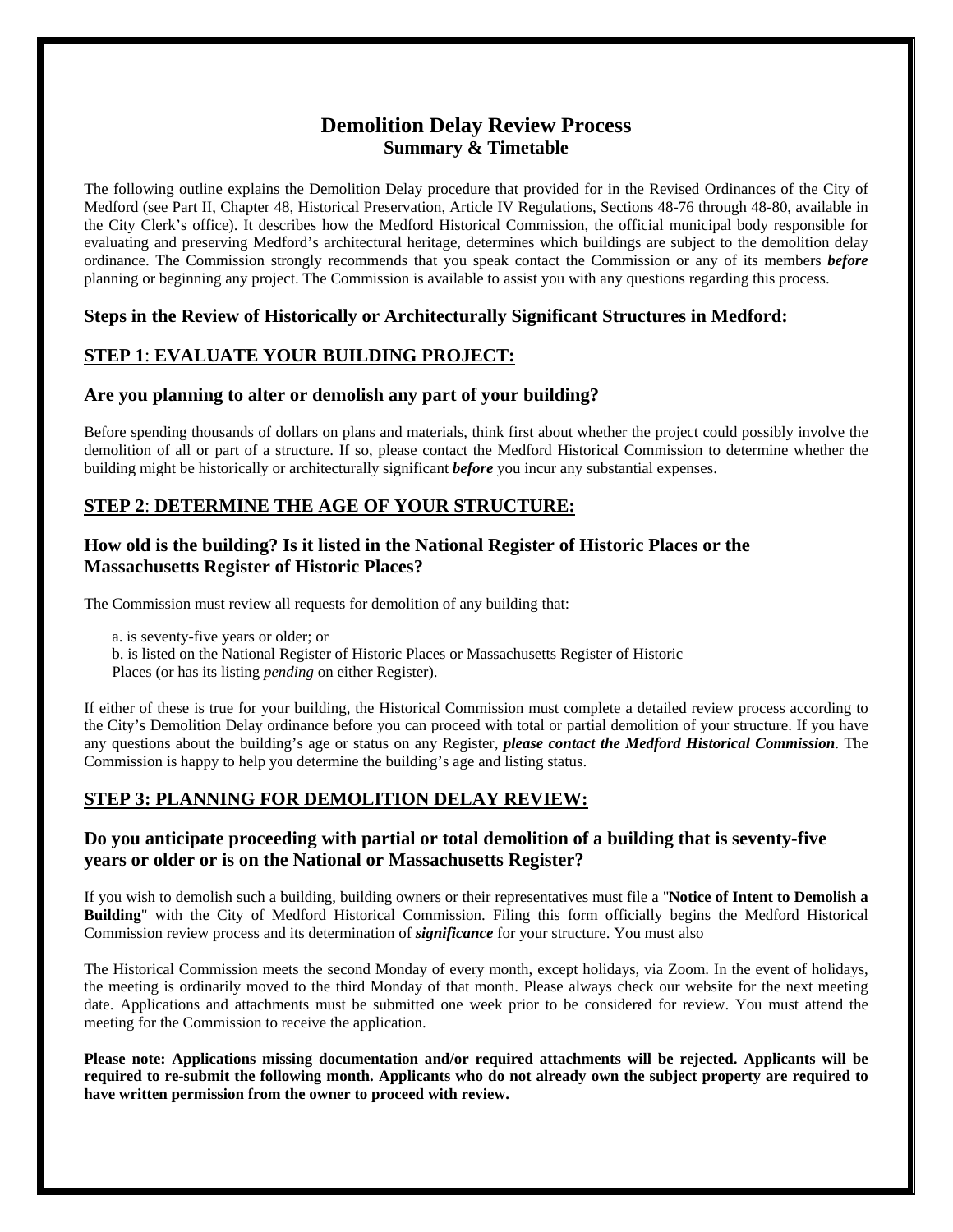Once a "Notice of Intent to Demolish" is submitted to the Commission, it must make a determination whether the building is "significant" within 30 days. Determinations of significance are not made the same night applications are accepted.

A building is considered "significant" without need for further Commission action if it is currently listed or is being considered for listing on the National Register of Historic Places or Massachusetts Register of Historic Places.

In determining determine whether a non-listed building built seventy-five years from the present is significant, the Commission will obtain research on the building's history by commissioning a Massachusetts Historical Commission "Form B" summary report setting research and findings for review by the Commission. Applicants are encouraged to provide the Historical Commission with any information that they may have regarding the history of the building with their application to in the review process and provide understanding on the history of the structure from the eyes of prior occupants. Scheduling a meeting or a visit to the property with members of the Commission may also be helpful to the review process.

#### **STEP 4: DETERMINATION OF SIGNIFICANCE BY THE MEDFORD HISTORICAL COMMISSION:**

#### **How is a building's significance determined by the Medford Historical Commission?**

At a scheduled public meeting, the Commission will review the available architectural and historical research (including Massachusetts Historical Commission Form B) and review whether the building is significant. For a building constructed more than seventy-five years ago to be considered significant, it must possess the following qualities:

a. It is importantly associated with one or more historic persons or events, or with the broad architectural, cultural, political, economic, or social history of the city or the commonwealth; or

b. It is historically or architecturally important in terms of period, style, method of building construction, or association with an important architect or builder, either by itself or in the context of a group of buildings.

If the Medford Historical Commission determines that a building is significant, the Commission will promptly notify the City Clerk's office of their decision and proceed to Step 5.

If the Commission determines that the building is *not* significant, then the Commission's involvement in the process ends. The Commission will notify the City Clerk and Building Department that the building is not significant, and the Building Department may issue a demolition permit.

#### **STEP 5: DETERMINATION OF PREFERENTIAL PRESERVATION BY THE MEDFORD HISTORICAL COMMISSION:**

#### **What happens if a building is determined to be significant?**

If the Historical Commission determines that the building is "significant," it must hold another public meeting within 30 days to determine if the building is "**preferably preserved**." The designation "preferably preserved" means that the Commission has determined after a open public hearing that demolition of the building under review would be detrimental to the architectural or historical heritage of the City of Medford.

At least 14 days before the meeting at which the public hearing will take place, the Commission must publish a meeting notice in a local newspaper. At least 7 days before that meeting, the Commission must notify the applicant by mail of the meeting date. **The Commission also requires the applicant post a sign, visible from the public right of way, as a public notification of an upcoming hearing. Failure to comply will result in delay of determination.** 

At the public meeting, all members of the public are welcome to speak on the building's historical, cultural, and architectural importance with respect to (among other things) a building's age, rarity, style and association with the community, as well as the value of the building to the historical or architectural heritage or resources of the City.

The Medford Historical Commission *does not and will not consider the building's condition or any safety issues* when determining whether a building is to be "preferably preserved". . The Building Commissioner properly addresses those concerns. See Revised Ordinances of the City of Medford, Sections 48-76 through 48-80 for more information.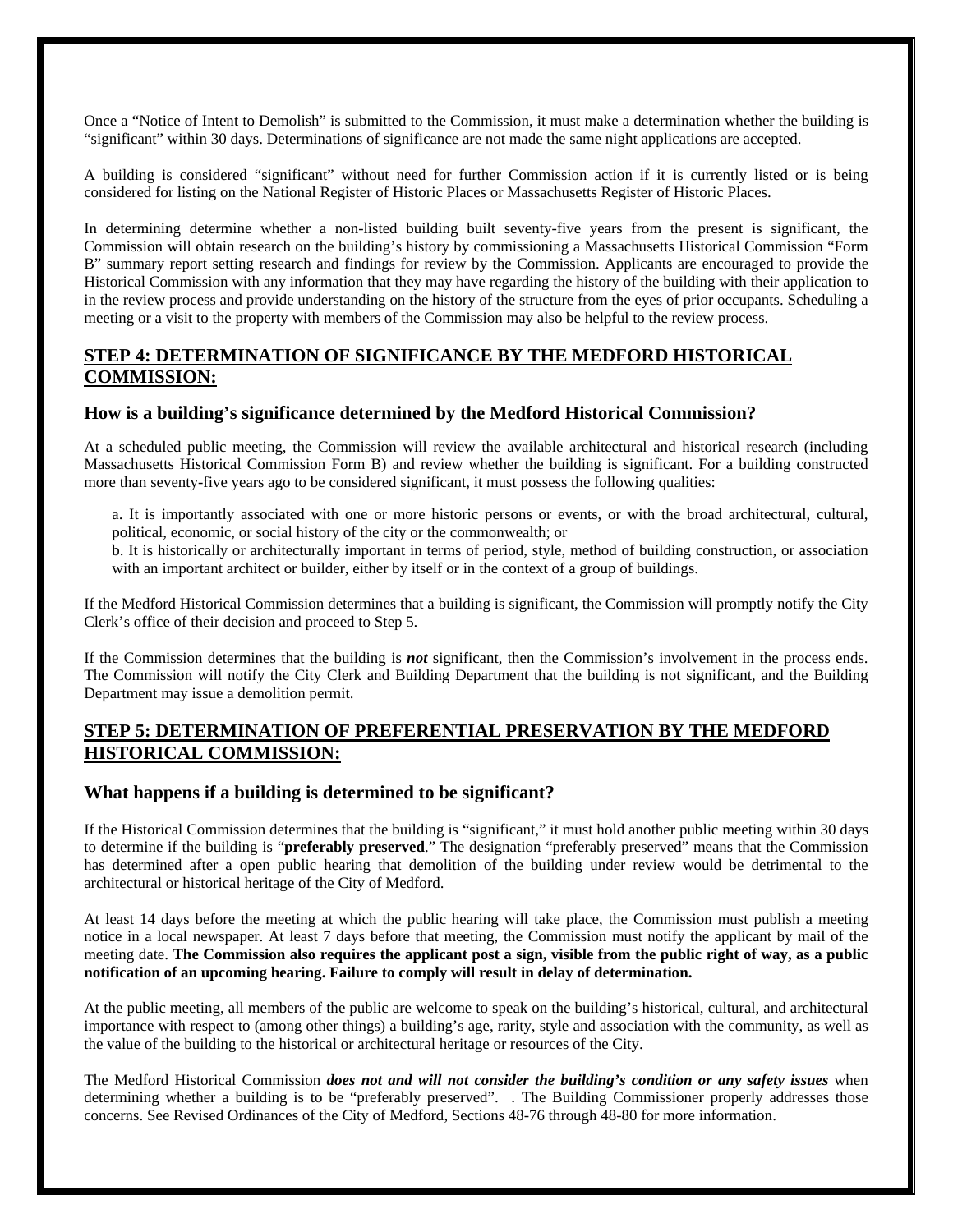After receiving and considering public comments, the Historical Commission will vote to determine if demolition of the building would be detrimental to the historical, cultural, or architectural heritage of the City. If the Commission determines a building is to be preferably preserved for the structure, then the Commission will file a Demolition Delay [order?] within 21 days stating that no demolition permit may be issued for eighteen months from the date of the vote with the office of the City Clerk's Office, with a copy to the Building Department. Applicants may proceed to Step 6.

If the Commission does not determine a status of preferential preservation for the structure, then the Commission's involvement ends. The Historical Commission will notify the City Clerk and Building Department that it has concluded its review, and the Building Department may issue a demolition permit.

#### **STEP 6: ALTERNATIVES TO DEMOLITION:**

#### **What are the options if a building is determined to be preferably preserved?**

If the Commission determines a structure to be preferably preserved and imposes a Demolition Delay, the applicant will begin to work with the Commission looking toward alternatives for demolition. The Commission ordinarily requests applicants to explore several options before considering lifting the Demolition Delay. Each building is different, and therefore the options for preservation vary, but may include:

a. Keeping the structure on site for its current or alternative use (does not necessarily imply "restore").

b. Offering the structure for sale (on preservation-based mailing lists) for removal, either by dismantling or transportation as a whole.

c. Partial renovation and rehabilitation of the existing structure (including new additions).

d. Documenting the structure architecturally through drawings (including plans, sections, and elevations) and/or photographs prior to demolition.

e. A request for review of the architectural design of any new construction on the site.

The demolition delay may be lifted at any time if:

a. The Historical Commission is satisfied that there is no reasonable likelihood that either the owner or some other person is willing to purchase, preserve, rehabilitate, or restore the building; or

b. The Historical Commission is satisfied that for at least six months the owner has made continuing, bona fide, and reasonable efforts to locate a purchaser to preserve, rehabilitate, or restore the building, and that such efforts have been unsuccessful.

#### **Further Information**

For more information on the terms, concepts, and ordinances described in this Summary, please contact the Medford Historical Commission at:

Medford Historical Commission c/o Office of Community Development 85 George P. Hassett Drive Medford, MA 02155

In Person (via Zoom): The Commission meets on the second Monday of every month (except noted holidays) at 7PM via Zoom. Please check our website of the city calendar for the meeting link. Website: www.MedfordHistoricalCommission.org Email: HistoricalCommission@Medford-MA.gov.

See also the information available from the statewide Massachusetts Historical Commission at the commission's website www.sec.state.ma.us/mhc.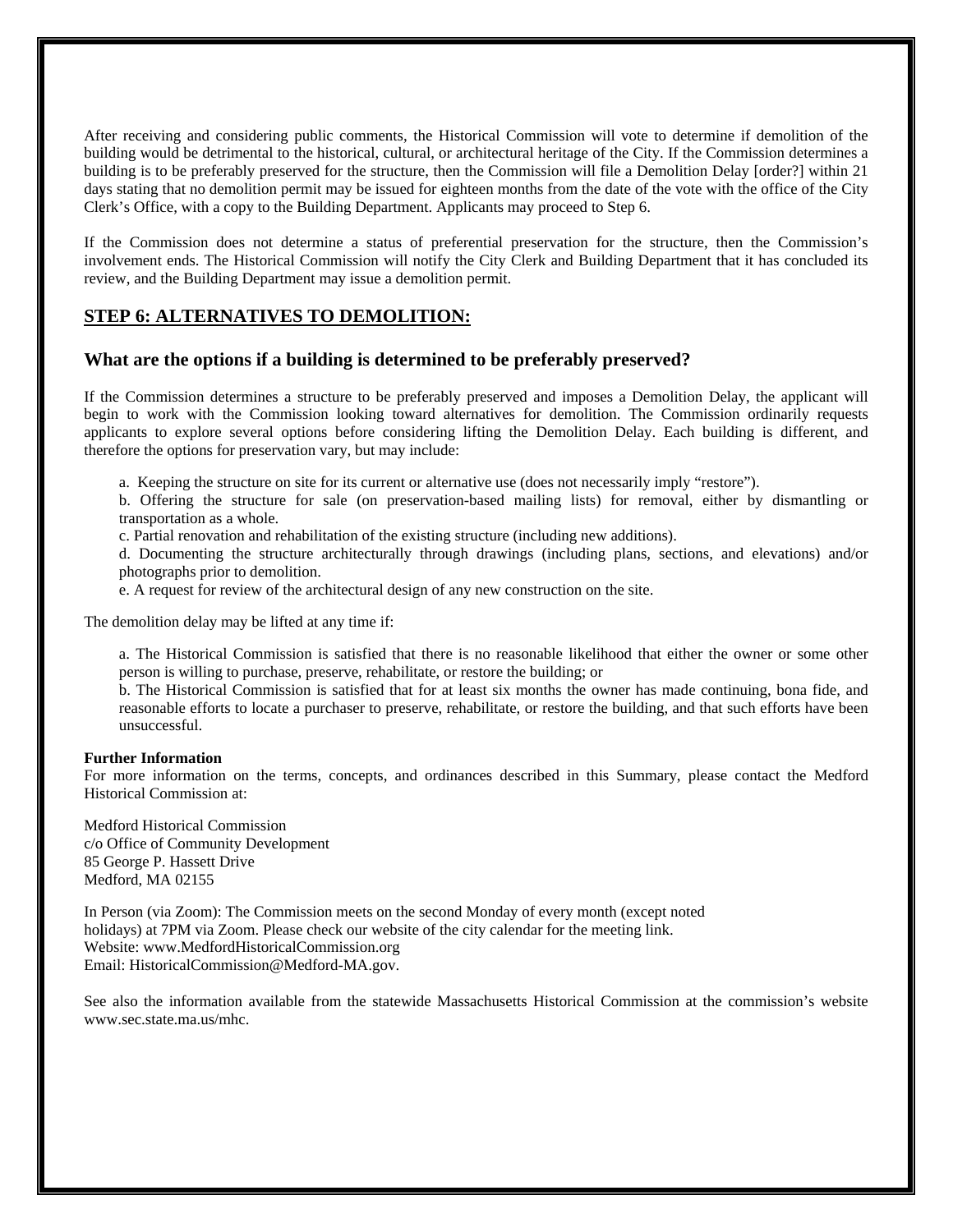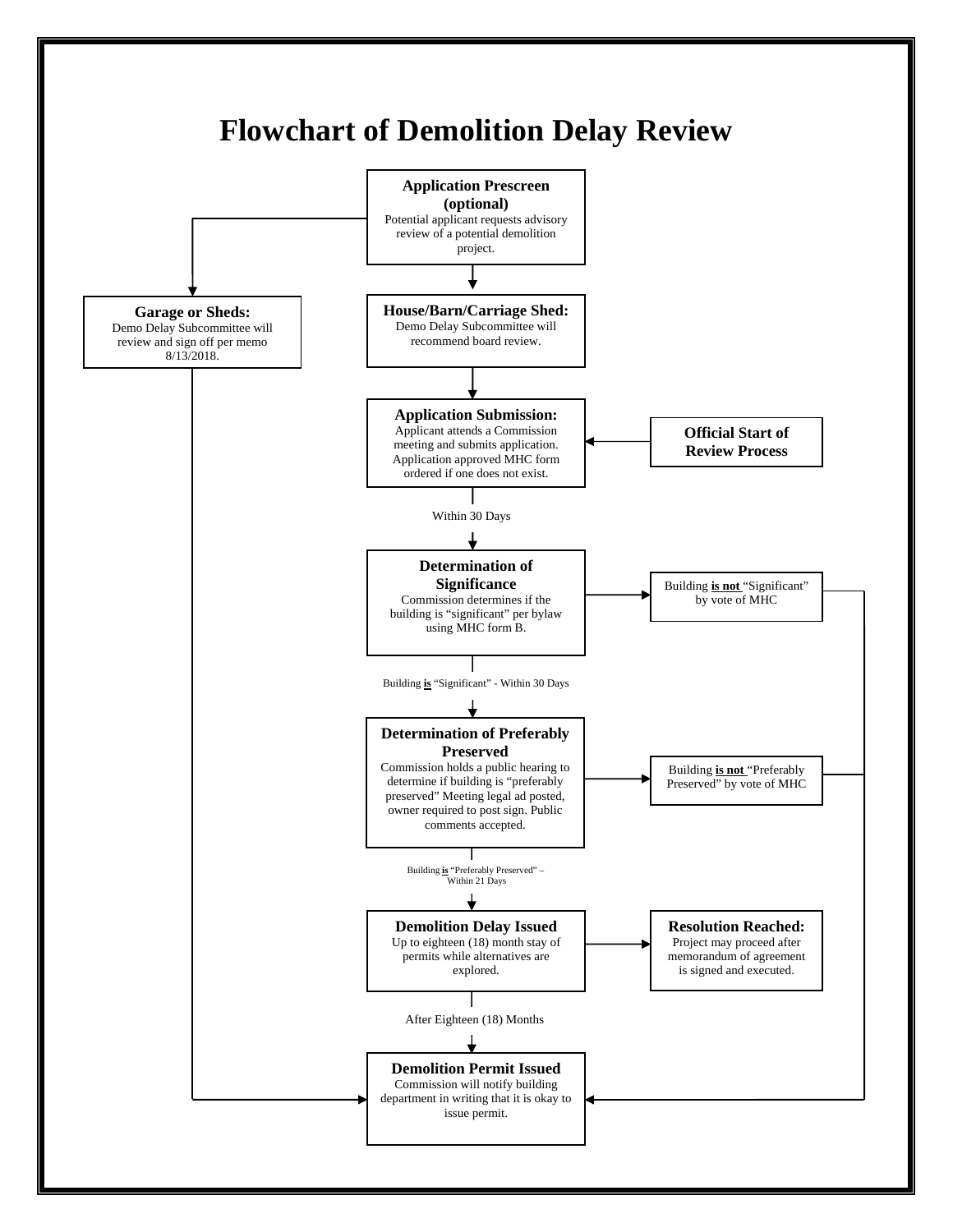## **Sign Requirements**

The Medford Historical Commission **requires** applicants to post a sign on the subject property once it has been determined "significant" per section 48-78 (e). This notice to the general public shall adhere to the following specifications:

- The sign must be located no more than five feet from a public right of way. A public right of way is defined as any municipal street, sidewalk, path or public easement that is accessible at all times to any persons. Signs shall be placed in a manner that allows for readability without entering the premises.
- The size for the sign is a minimum 24" x 36" paper, employing landscape orientation. The sign shall be laminated for all weather conditions and secured to a vertical plywood backer and staked securely to the ground in two locations to prevent movement. Sign shall be located at eye level.
- Color shall be printed as shown. A 1" red border shall be provided on the perimeter of the sign as shown.
- Sign shall be posted 14 days before the public hearing date. A photograph of the sign shall be sent to the Commission and included as part of the application. The sign must remain standing until after the conclusion of the public hearing.
- The following typed information shall be included:
	- o Sign title as noted in diagram below (2" font).
	- o Date of public hearing for subject property (1" font)
	- o Legal advertisement as supplied by the Commission (1" title font, ½" text font)
	- o Application Materials and Contact Statement (1" title font, ½" text font)
	- o Subject Property heading (1" font)
	- o Property Address (½" font)
	- o Assessor's Parcel Number (½" font)
	- o Applicant of Record (½" font)
	- o Owner of Record(½" font)
	- o Readable Assessor's Map or Site Plan (not to scale)

It is the applicant's responsibility to create the sign following these specifications. **Failure to comply with this requirement will result in the delay of the public hearing until conditions are met.** 

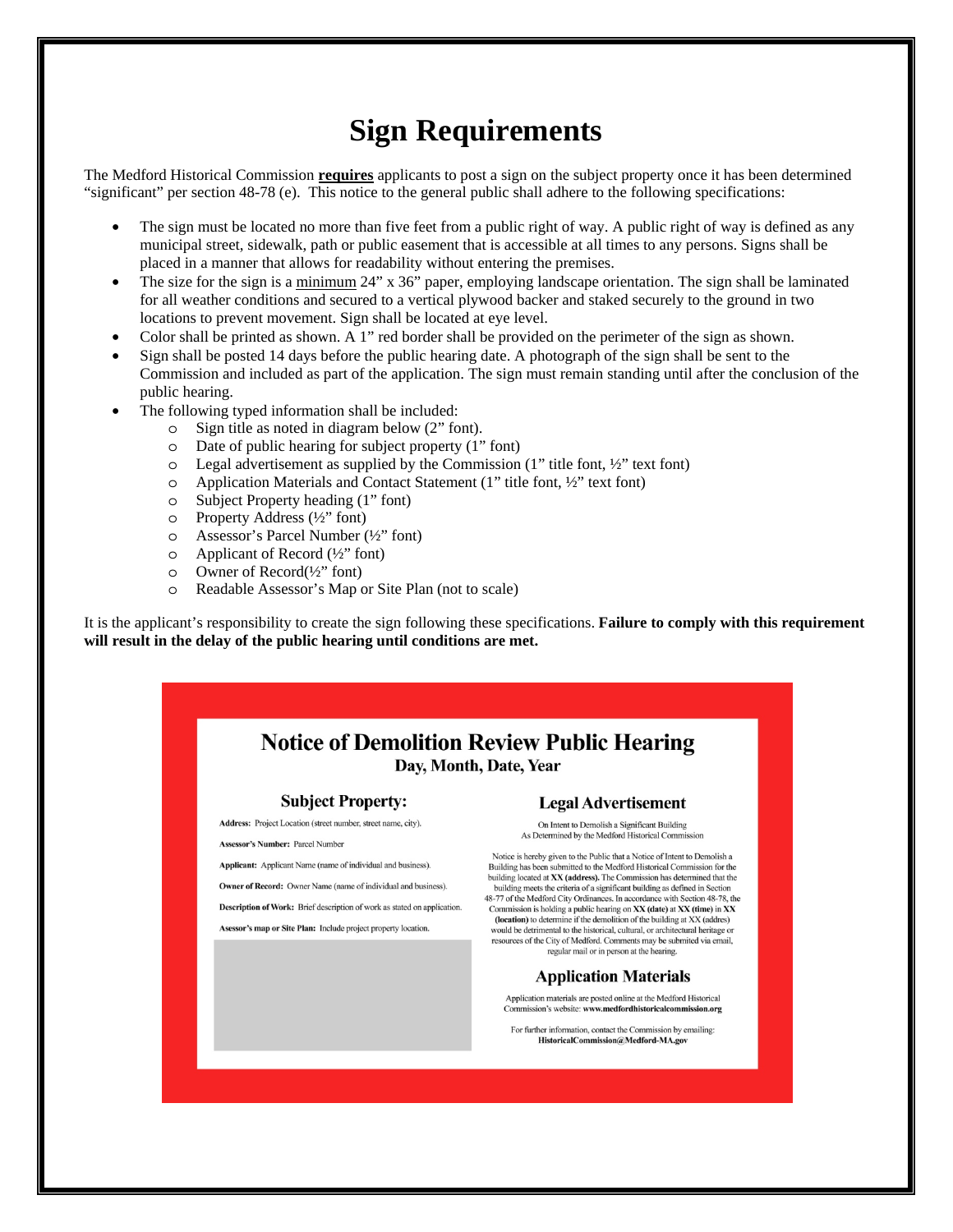

# City of Medford

**HISTORICAL COMMISSION**  HistoricalCommission@Medford-MA.gov

> City Hall – Room 308 85 George P. Hassett Drive Medford, Massachusetts 02155

**Effective 2022** 

### **Notice of Intent to Demolish a Building Application for Demolition Delay Review by the Historical Commission**

#### **Property Information:**

| Property Address: Universe of the Contract of the Contract of the Contract of the Contract of the Contract of the Contract of the Contract of the Contract of the Contract of the Contract of the Contract of the Contract of |  |  |       |                                                                                                                               |  |
|-------------------------------------------------------------------------------------------------------------------------------------------------------------------------------------------------------------------------------|--|--|-------|-------------------------------------------------------------------------------------------------------------------------------|--|
|                                                                                                                                                                                                                               |  |  |       |                                                                                                                               |  |
|                                                                                                                                                                                                                               |  |  |       | Purpose of structure (residence, business, etc.)                                                                              |  |
|                                                                                                                                                                                                                               |  |  |       |                                                                                                                               |  |
| <b>Demolition Plan:</b>                                                                                                                                                                                                       |  |  |       |                                                                                                                               |  |
| Level of demolition (please circle one): Partial                                                                                                                                                                              |  |  | Total |                                                                                                                               |  |
|                                                                                                                                                                                                                               |  |  |       | Approximate time frame for completion after Demolition Permit has been issued                                                 |  |
| including nature and size of proposed demolition:                                                                                                                                                                             |  |  |       | Briefly describe proposed work. If demolition is part of a building, provide a brief description of portion to be demolished, |  |
|                                                                                                                                                                                                                               |  |  |       |                                                                                                                               |  |
|                                                                                                                                                                                                                               |  |  |       |                                                                                                                               |  |
|                                                                                                                                                                                                                               |  |  |       |                                                                                                                               |  |
| <b>Contact Information:</b>                                                                                                                                                                                                   |  |  |       |                                                                                                                               |  |
| Name of Owner:                                                                                                                                                                                                                |  |  |       |                                                                                                                               |  |
| Owner                                                                                                                                                                                                                         |  |  |       |                                                                                                                               |  |
|                                                                                                                                                                                                                               |  |  |       | Telephone Number: Days: Evenings: Fax: Fax:                                                                                   |  |
|                                                                                                                                                                                                                               |  |  |       |                                                                                                                               |  |
|                                                                                                                                                                                                                               |  |  |       | Name of Applicant if not owner of record:                                                                                     |  |
|                                                                                                                                                                                                                               |  |  |       |                                                                                                                               |  |
| Applicant address:                                                                                                                                                                                                            |  |  |       |                                                                                                                               |  |